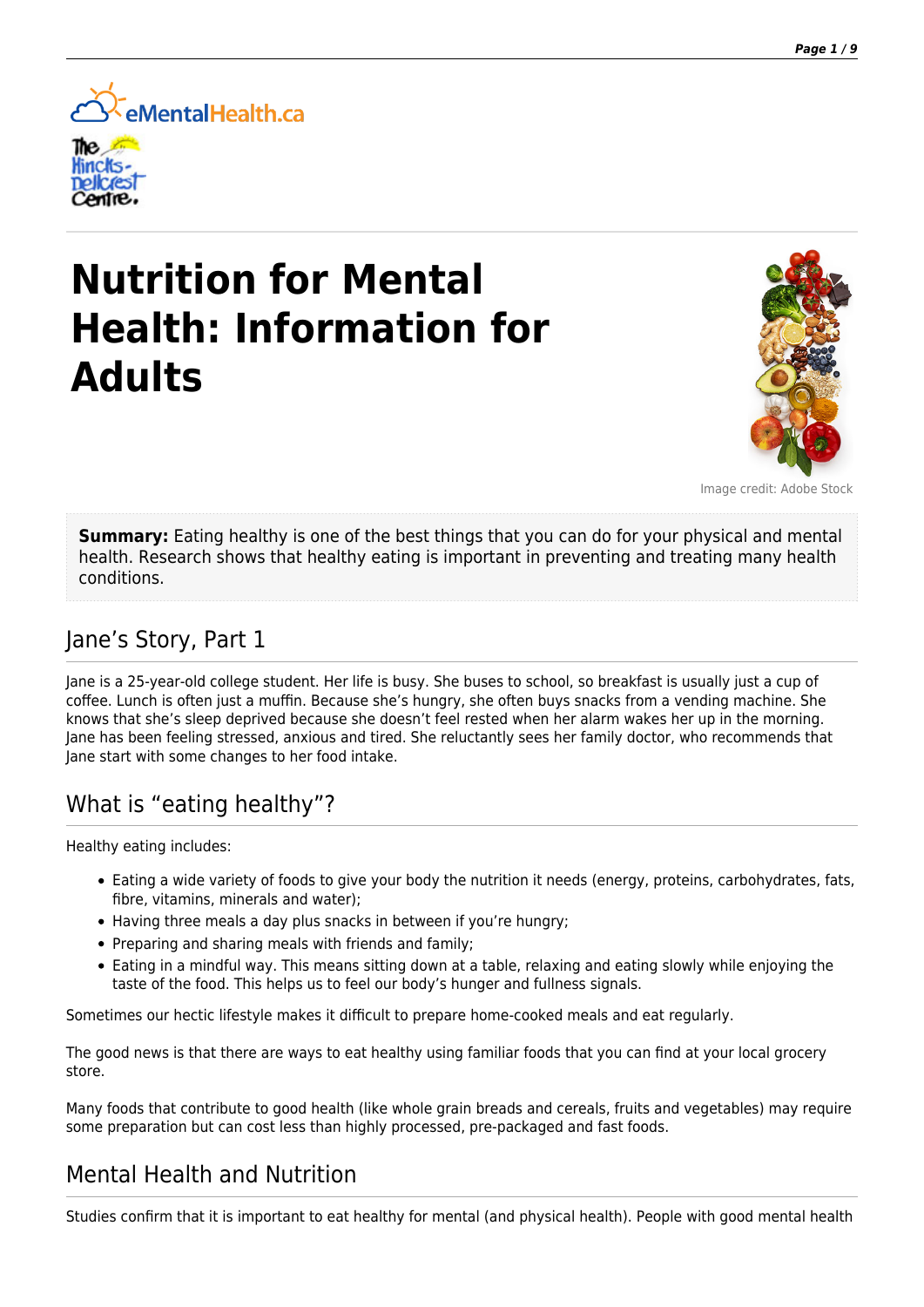#### tend to:

- Eating more healthy foods such as:
	- Fresh fruit and vegetables
	- Whole grain cereals, nuts, beans, lentils
- Eating less unhealthy foods such as
	- $\circ$  High sugar foods
	- o Processed foods such as such as
		- (Store-bought) granola bars (due to high sugar);
		- Instant noodles (due to high salt);
		- (Store-bought) dried fruits (which have added sugar);
		- Flavored nuts (due to added salt);
		- Fruit snacks (due to corn syrup);
		- Margarine;
		- **Frozen foods**
	- $\circ$  Fast foods and junk foods (which tend to be both high sugar and highly processed)

# Limit Food Additives and Plastics When Possible

Studies show that various food additives, along with plastics, may be contributing to health problems (such as obesity), and that children may be particularly sensitive.

The American Paediatric Society recommends the following to limit your exposure to food additives and plastics (Trasande, 2018):

- Eat fresh or frozen fruits and vegetables when possible, and support that effort by developing a list of low-cost sources for fresh fruits and vegetables
- Avoid processed meats, especially maternal consumption during pregnancy.
- Avoid microwaving food or beverages (including infant formula and pumped human milk) in plastic, if possible.
- Avoid placing plastics in the dishwasher.
- Use alternatives to plastic, such as glass or stainless steel, when possible.
- Look at the recycling code on the bottom of products to find the plastic type, and avoid plastics with recycling codes 3 (phthalates), 6 (styrene), and 7 (bisphenols) unless plastics are labeled as "biobased" or "greenware," indicating that they are made from corn and do not contain bisphenols.
- Encourage hand-washing before handling foods and/or drinks, and wash all fruits and vegetables that cannot be peeled.

# "I haven't eaten regular meals in years! Where do I start?"

Make changes gradually. Small steps will support long-term goals. If, like Jane, you start your days with a cup of coffee, begin by eating a simple breakfast of toast with peanut butter twice a week.

# Looking for ways to eat healthy?

Here are some suggestions adapted from three food guides: the Mediterranean Food Guide, the Canada Food Guide and the Omega-3 Fats Guide.

| Whole grains at each meal | Brown rice, barley, oats, quinoa<br>Products made with whole grain flour (whole wheat and rye) such as<br>  breads, pasta and cereals |
|---------------------------|---------------------------------------------------------------------------------------------------------------------------------------|
|---------------------------|---------------------------------------------------------------------------------------------------------------------------------------|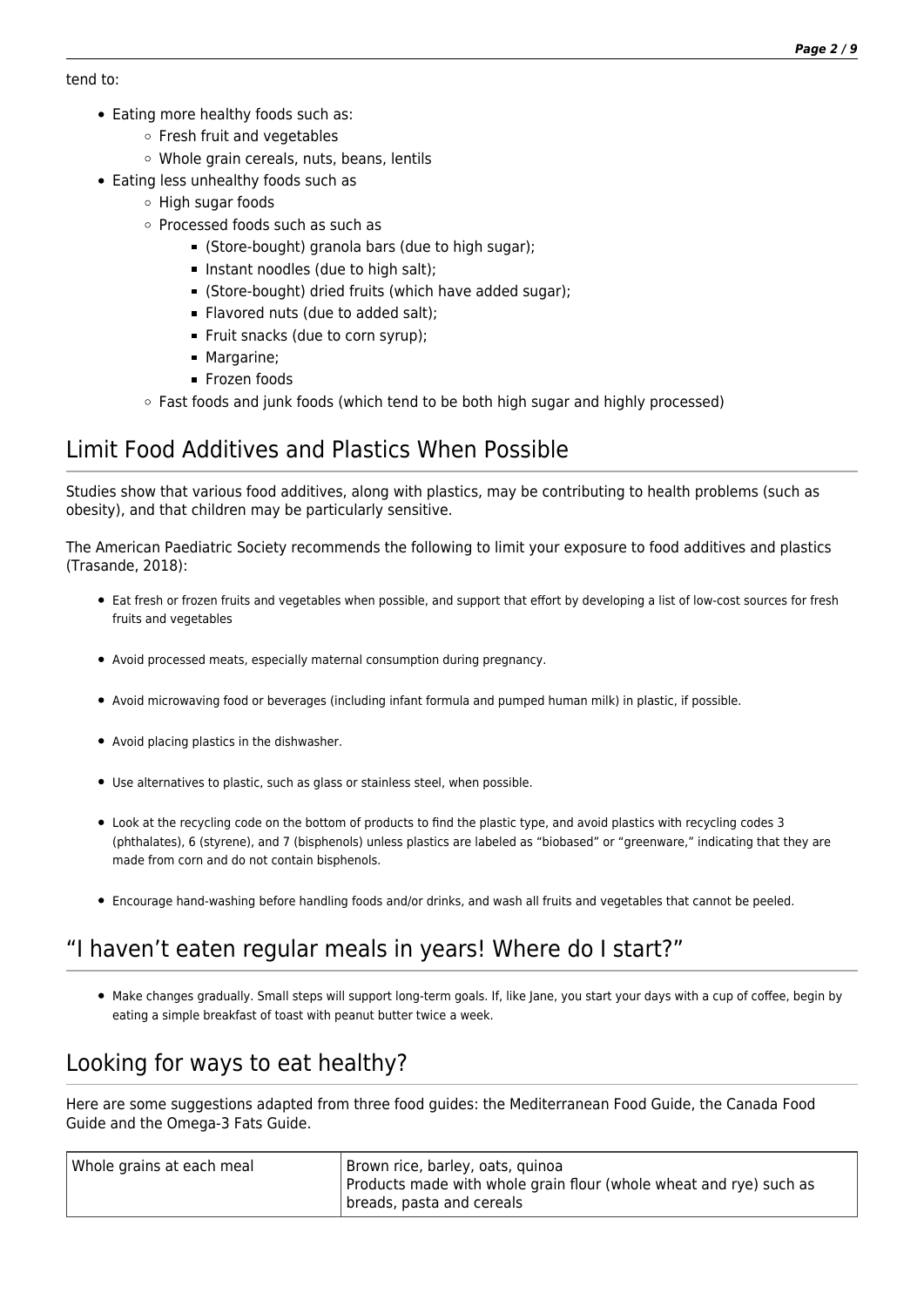| Fruit with meals and/or snacks daily                          | All fresh and frozen fruits are nutritious                                                                                                                                                                                                                    |
|---------------------------------------------------------------|---------------------------------------------------------------------------------------------------------------------------------------------------------------------------------------------------------------------------------------------------------------|
| Vegetables at lunch and dinner                                | All fresh and frozen vegetables are nutritious<br>Eat a variety of colours and types<br>Eat at least one serving of raw vegetables daily                                                                                                                      |
| Milk products and milk substitutes,<br>lower fat (0%, 1%, 2%) | Non-dairy milk substitutes (unsweetened and fortified, if possible): soy<br>milk, nut milks (cashew, almond, coconut, etc.), hemp milk or vegan<br>milks (e.g. made from pea protein)                                                                         |
|                                                               | Have two servings a day:<br>1 serving = $250$ mL (1 cup) milk<br>$= 180$ mL ( $\frac{3}{4}$ cup) yogurt or kefir<br>$= 40$ g (a 4 cm x 3 cm x 2 cm<br>cube) of lower fat cheese                                                                               |
|                                                               | If these products are not fortified with Vitamin D or if you eat fewer than<br>2 servings of milk/milk substitutes a day, a Vitamin D supplement of 600<br>IU (ages 1-70 years) is recommended.                                                               |
| Two to four eggs per week                                     | Have omelettes, scrambled or boiled eggs<br>Use in baking and cooking or add to salads and casseroles                                                                                                                                                         |
| Legumes at least twice a week                                 | Beans (kidney, navy, etc.), peas (chick, black-eyed) and lentils - canned<br>or dried                                                                                                                                                                         |
| Choose lean white meat for at least<br>two servings a week    | Chicken, turkey or rabbit                                                                                                                                                                                                                                     |
| Choose fish and seafood for at least<br>two servings a week   | A variety of fish (canned, fresh or frozen) such as salmon, mackerel,<br>sardines, cod, anchovies, trout and tuna                                                                                                                                             |
| Limit red meat to two servings a week                         | Red meat includes beef, pork, goat and lamb<br>Replace red and processed meat products with lean white meat, tofu,<br>legumes, eggs, fish or seafood                                                                                                          |
| Limit processed meat products to one<br>serving a week        | Reduce hot dogs, sausages, deli meats, salami, bacon, etc.                                                                                                                                                                                                    |
| Unsalted nuts and seeds every day -<br>30-60 mL (2-4 tbsp)    | Nuts and seeds include walnuts, almonds, pumpkin seeds, sunflower<br>seeds, etc.                                                                                                                                                                              |
| Use a variety of oils to cook and add<br>flavour to foods     | Canola, soybean and olive oil (extra virgin is the most flavourful)<br>Use these oils in salad dressings or simply drizzle on raw or cooked<br>vegetables<br>Choose non-hydrogenated margarines made with canola or soybean oil                               |
| Plenty of fluids                                              | Aim for 1.5-2 litres (6-8 cups) of fluids every day such as water, herbal<br>teas (without sugar)<br>Have a glass of water with meals, snacks and throughout the day<br>Limit caffeinated beverages (coffee, green and black tea) to 500 mL (2<br>cups) a day |
| Flavouring your food                                          | Use spices, herbs, garlic and onions instead of salt                                                                                                                                                                                                          |
| Limit sweets                                                  | Reduce candies, pastries and desserts to two servings a week or less, or<br>save them for special occasions<br>Enjoy dark chocolate occasionally                                                                                                              |
| Limit sweetened beverages                                     | Reduce or eliminate soft drinks, sports drinks, sweetened fruit beverages<br>and energy drinks                                                                                                                                                                |
| Limit salty, packaged snack foods                             | Reduce potato chips, nacho chips, etc.                                                                                                                                                                                                                        |

# So how do I use the above suggestions to make actual meals and snacks?

Here are some sample menus that take less time to prepare and use familiar processed or convenience foods. You can make additions to complete the meal.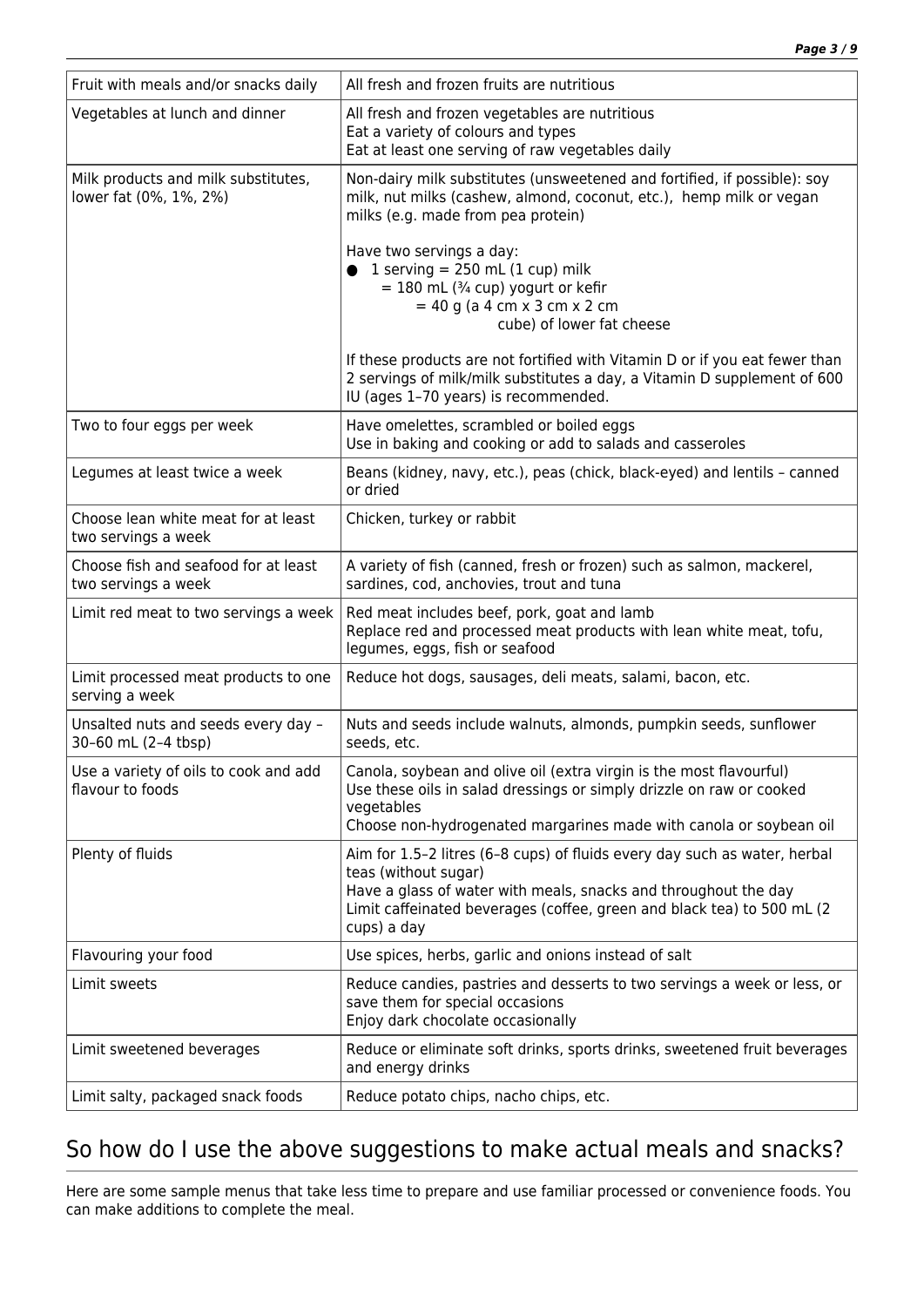#### Sample Menu – Day 1

| <b>Breakfast</b>                                     | Fresh fruit (if not enough time at breakfast, have at snack time)<br>1-2 slices whole wheat toast spread with a nut butter<br>180 mL (3/4 cup) yogurt or 250 mL (1 cup) milk (dairy or non-dairy)<br>Water                                                      |
|------------------------------------------------------|-----------------------------------------------------------------------------------------------------------------------------------------------------------------------------------------------------------------------------------------------------------------|
| <b>Snack</b>                                         | High-fibre nut and fruit cereal bar (bring from home)<br>Water                                                                                                                                                                                                  |
| Lunch                                                | Purchased combo meal - 6" submarine/sandwich on a whole grain bun<br>Oatmeal cookie<br>Milk or water                                                                                                                                                            |
| Snack                                                | Fresh fruit<br>Water                                                                                                                                                                                                                                            |
| Dinner                                               | Option 1<br>2 pieces of store-bought frozen pizza (add grated cheese) - cook the whole pizza and<br>save the rest for another meal<br>Side salad or 125-250 mL (1/2-1 cup) cooked vegetables made from frozen or fresh<br>Water                                 |
|                                                      | Option 2<br>Frozen beef or veggie burger patty topped with mozzarella cheese on a whole grain<br>bun<br>125-250 mL (1/2-1 cup) cooked vegetables made from frozen or fresh<br>250 mL (1 cup) frozen yogurt with fruit on top, if desired<br>Water or herbal tea |
| Evening snack, if hungry   Fresh fruit<br>or desired | Water or herbal tea                                                                                                                                                                                                                                             |

#### Sample Menu – Day 2

| <b>Breakfast</b> | Fresh fruit (if not enough time at breakfast, have at snack time)<br>250-375 mL $(1-1\frac{1}{2}$ cups) of whole grain cold cereal<br>30 mL (2 tbsp) nuts or seeds sprinkled on cereal<br>250 mL (1 cup) milk (dairy or non-dairy)<br>Water                                                                                        |
|------------------|------------------------------------------------------------------------------------------------------------------------------------------------------------------------------------------------------------------------------------------------------------------------------------------------------------------------------------|
| Snack            | Fresh fruit<br>Water                                                                                                                                                                                                                                                                                                               |
| Lunch            | Option 1<br>Purchased meal or leftover - 1 slice pizza<br>Green salad<br>Cookie<br>Milk or water<br>Option 2 (if at home)<br>Half a package of boxed macaroni and cheese or canned pasta in a sauce - add 60<br>mL $(\frac{1}{4}$ cup) grated cheese<br>125-250 mL (1/2-1 cup) cooked or raw vegetables<br>Cookie<br>Milk or water |
| Snack            | High-fibre nut and fruit cereal bar<br>Water                                                                                                                                                                                                                                                                                       |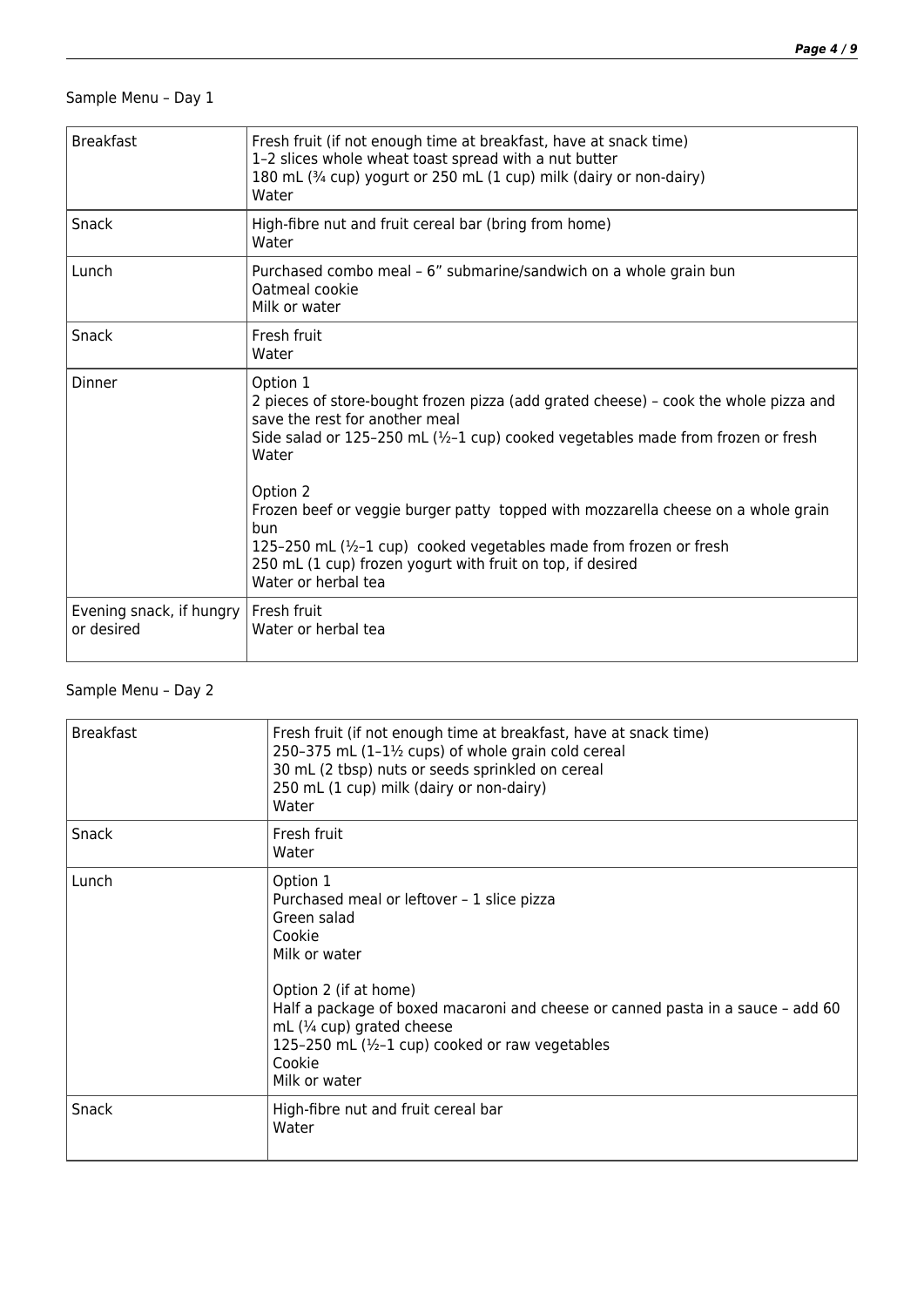| Dinner                                               | Frozen dinner meal<br>125-250 mL (1/2-1 cup) cooked vegetables made from frozen or fresh<br>1 slice whole grain bread or bun with margarine<br>Ice cream sandwich<br>Water |
|------------------------------------------------------|----------------------------------------------------------------------------------------------------------------------------------------------------------------------------|
| Evening snack, if hungry or   Fresh fruit<br>desired | Water or herbal tea                                                                                                                                                        |

Here are more ideas to try as you become more comfortable with planning and home preparation of meals. Modify the menus to suit your tastes.

#### Sample Menu – Day 3

| <b>Breakfast</b>                       | 1 medium banana<br>1-2 slices of whole wheat toast spread with margarine or a nut butter (peanut butter,<br>etc.)<br>180 mL (3/4 cup) yogurt or 250 mL (1 cup) milk (dairy or non-dairy)<br>Water               |
|----------------------------------------|-----------------------------------------------------------------------------------------------------------------------------------------------------------------------------------------------------------------|
| Snack                                  | 1 fruit<br>Water                                                                                                                                                                                                |
| Lunch                                  | 1 sandwich wrap made with 1 large whole wheat tortilla; $\frac{1}{2}$ can tuna or salmon mixed<br>with olive oil mayonnaise; spinach leaves and tomato<br>125-250 mL (1/2-1 cup) cut-up raw vegetables<br>Water |
| Snack                                  | 30 mL (2 tbsp) nuts (walnuts or almonds) or seeds (sunflower)<br>180 mL (3/4 cup) yogurt<br>Water                                                                                                               |
| Dinner                                 | 250 mL (1 cup) of brown rice or whole grain couscous<br>1 small or 1/2 large chicken breast sautéed in olive oil<br>125-250 mL (1/2-1 cup) cooked vegetables made from frozen or fresh<br>Side salad<br>Water   |
| Evening snack, if<br>hungry or desired | 250 mL (1 cup) frozen yogurt and oatmeal cookie<br>Water or herbal tea                                                                                                                                          |

#### Sample Menu – Day 4

| <b>Breakfast</b> | 1 serving of oatmeal made with milk<br>30 mL (2 tbsp) nuts or seeds sprinkled on oatmeal<br>250 mL (1 cup) berries or other fruit<br>180 mL (3/4 cup) yogurt<br>Water                                                                                                                                                                                                      |
|------------------|----------------------------------------------------------------------------------------------------------------------------------------------------------------------------------------------------------------------------------------------------------------------------------------------------------------------------------------------------------------------------|
| Snack            | 1 fruit<br>Water                                                                                                                                                                                                                                                                                                                                                           |
| Lunch            | Mix together to be eaten cold or heated up:<br>250 mL (1 cup) brown rice, whole grain couscous or pasta, or quinoa<br>180 mL (3/4 cup) cooked legumes (lentils, chickpeas, black or kidney beans)<br>125-250 mL (1/2-1 cup) cut-up raw vegetables<br>Drizzle salad dressing or simply oil (olive, canola or soybean) with herbs and pepper<br>to taste<br>1 fruit<br>Water |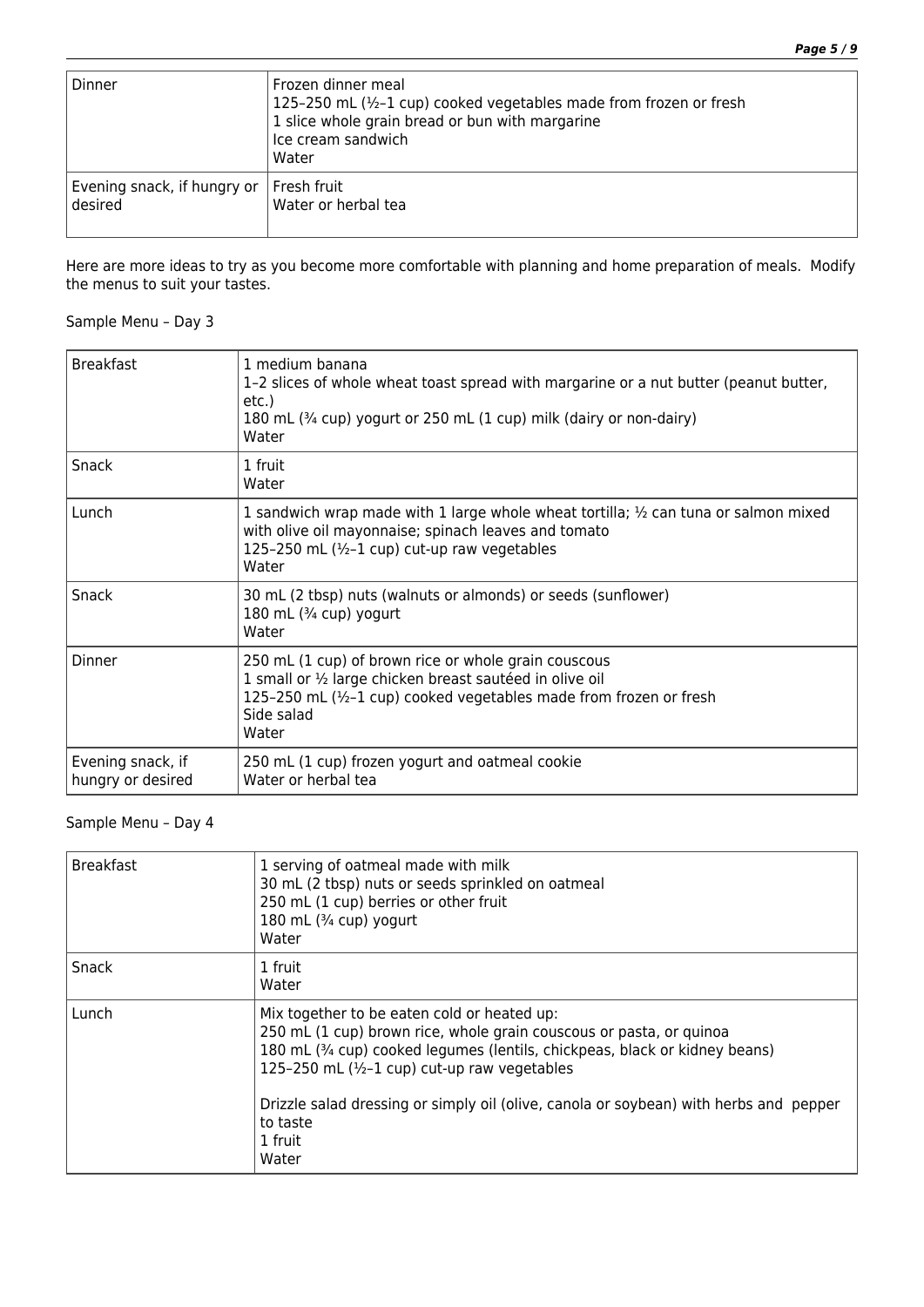| Snack                                  | Cut-up raw vegetables<br>60 mL (1/4 cup) hummus or other bean dip<br>Water                                                                                                                                                                                            |
|----------------------------------------|-----------------------------------------------------------------------------------------------------------------------------------------------------------------------------------------------------------------------------------------------------------------------|
| <b>Dinner</b>                          | 250 mL (1 cup) cooked whole grain spaghetti pasta<br>Spaghetti sauce (homemade or store-bought) made with tofu, minced turkey, chicken<br>or lean ground beef<br>Grated cheese<br>Green salad with dressing<br>180 mL (3/4 cup) yogurt with fruit or berries<br>Water |
| Evening snack, if hungry<br>or desired | 1 piece whole grain toast with nut butter<br>Water or herbal tea                                                                                                                                                                                                      |

#### Sample Menu – Day 5

| <b>Breakfast</b>                       | Smoothie - Mix the following in a blender:<br>125 mL (1/2 cup) yogurt<br>125 mL (1/2 cup) milk (dairy or non-dairy)<br>125 mL (1/2 cup) oat flakes<br>30 mL (2 tbsp) nuts, seeds or nut butter<br>125 mL (1/2 cup) fresh or frozen berries |
|----------------------------------------|--------------------------------------------------------------------------------------------------------------------------------------------------------------------------------------------------------------------------------------------|
| Snack                                  | 1 fruit<br>Water                                                                                                                                                                                                                           |
| Lunch                                  | 1 sandwich made with 2 slices whole wheat or rye bread; lean sliced turkey or chicken;<br>olive oil mayonnaise, margarine or avocado; spinach or lettuce leaves<br>125-250 mL (1/2-1 cup) cut-up raw vegetables<br>Fruit<br>Water          |
| Snack                                  | High-fibre nut and fruit cereal bar, or if home, whole wheat crackers and cheese<br>Water                                                                                                                                                  |
| Dinner                                 | 250 mL (1 cup) of sweet potatoes<br>1 serving of salmon baked in oven or sautéed in olive oil<br>125-250 mL (1/2-1 cup) cooked vegetables made from frozen or fresh<br>Side salad<br>1 small whole grain roll with margarine<br>Water      |
| Evening snack, if<br>hungry or desired | 180 mL (3/4 cup) pudding and a cookie<br>Water or herbal tea                                                                                                                                                                               |

### Other tips

- Daily physical activity. You can build up the amount of time you are physically active just 10 minutes at a time! Activities could be a walk, a bicycle ride, a dance class, yoga, etc. Exercise can improve your mood and your sense of well-being – and lower your feelings of stress.
- Good sleep hygiene. Getting enough healthy sleep is important for both physical and mental health.
- Reach out for motivation and encouragement from your friends, family and other supports.

# Sample Lunch/Dinner Plate

This sample lunch/dinner plate shows balanced portions: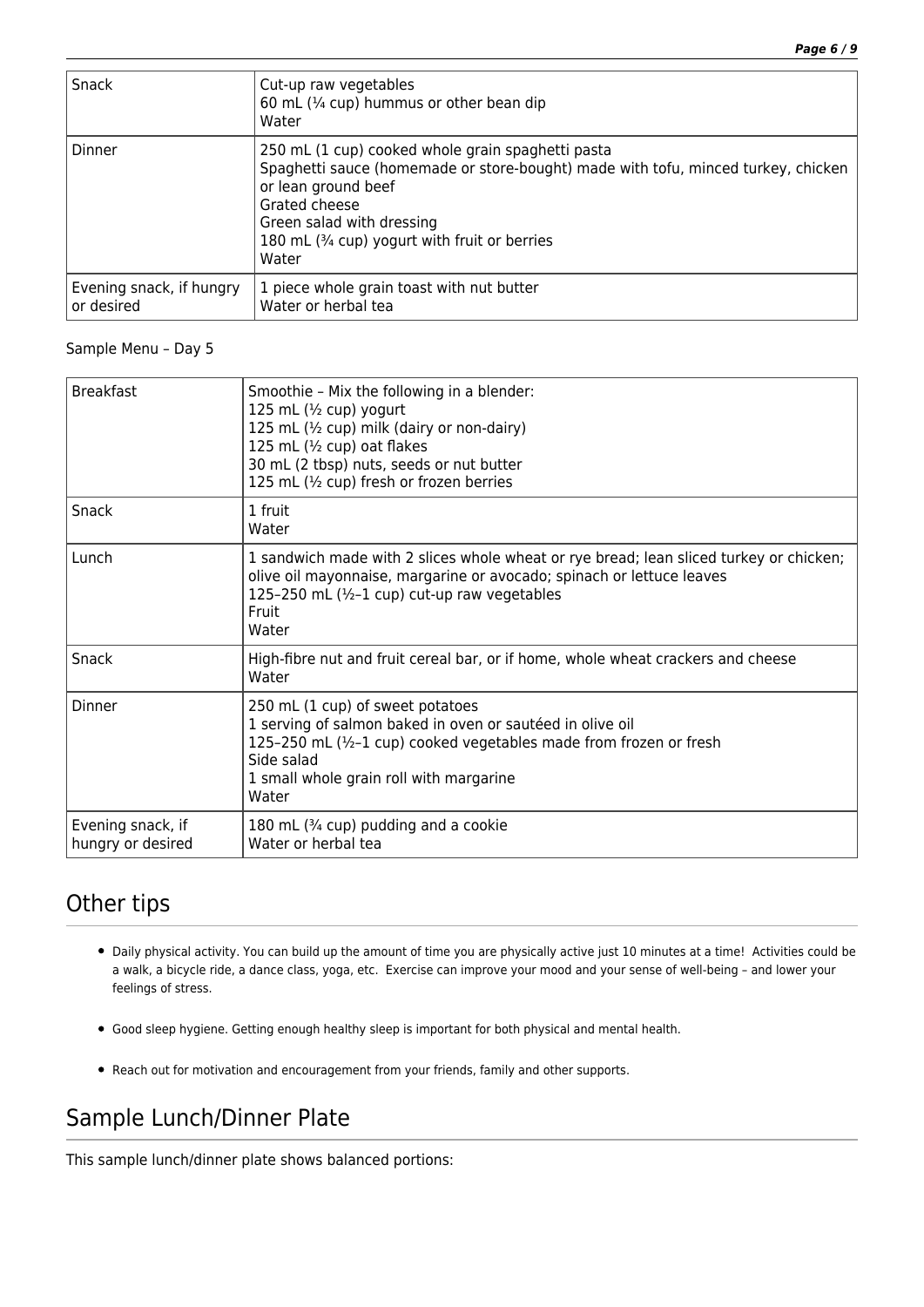

# Frequently Asked Questions (FAQs)

Q. What about a daily multivitamin/mineral supplement?

A. Eating a wide variety of foods as outlined in the guidelines is the best way to obtain the vitamins and minerals that you need.

Q. What if it's a busy day, my fridge is empty and I have no time to make a meal from scratch?

A. Use a frozen, ready-to-eat meal. Add protein (e.g. canned legumes, hard-boiled eggs or grated cheese) and fresh or frozen vegetables to make it more nutritious. Or pick up a barbecued chicken from the grocery store on the way home, add a salad and a whole grain roll.

Q. What about eating out?

A. You can still eat out and enjoy a healthy meal. Eating in restaurants is a simple pleasure we all enjoy, as is the occasional takeout or delivery. But since restaurant portions tend to be a lot bigger than homemade meals, it might be helpful to recall some mindful eating strategies. If you do eat out, consider:

- ❏ Instead of ordering an appetizer and an entrée, order two appetizers
- ❏ Request a smaller portion, share the meal or bring leftovers home
- ❏ Share a dessert
- Q. What about consuming alcohol?
- A. Discuss with your physician.
- Q. What about nutrient or herbal-based products?
- A. Discuss with your physician.
- Q. Why no more than two cups of caffeinated beverages a day?
- A. Caffeine can disrupt your sleep and increase your stress level. Try decaffeinated tea or coffee.
- Q. What if I am a vegetarian or vegan?

A. If so, speak with a Registered Dietitian about how to ensure that you are having balanced nutrition and getting enough nutrients, including vitamins and minerals. Go to [www.dietitians.ca](http://www.dietitians.ca/) and under "Find a Dietitian," locate one in your area.

### Jane's Story, Part 2

Jane is happy to learn that she can gradually make some changes to her eating and sleeping habits to improve her mood, energy and stress level. Over the next few months, she starts to plan her meals for the week, make a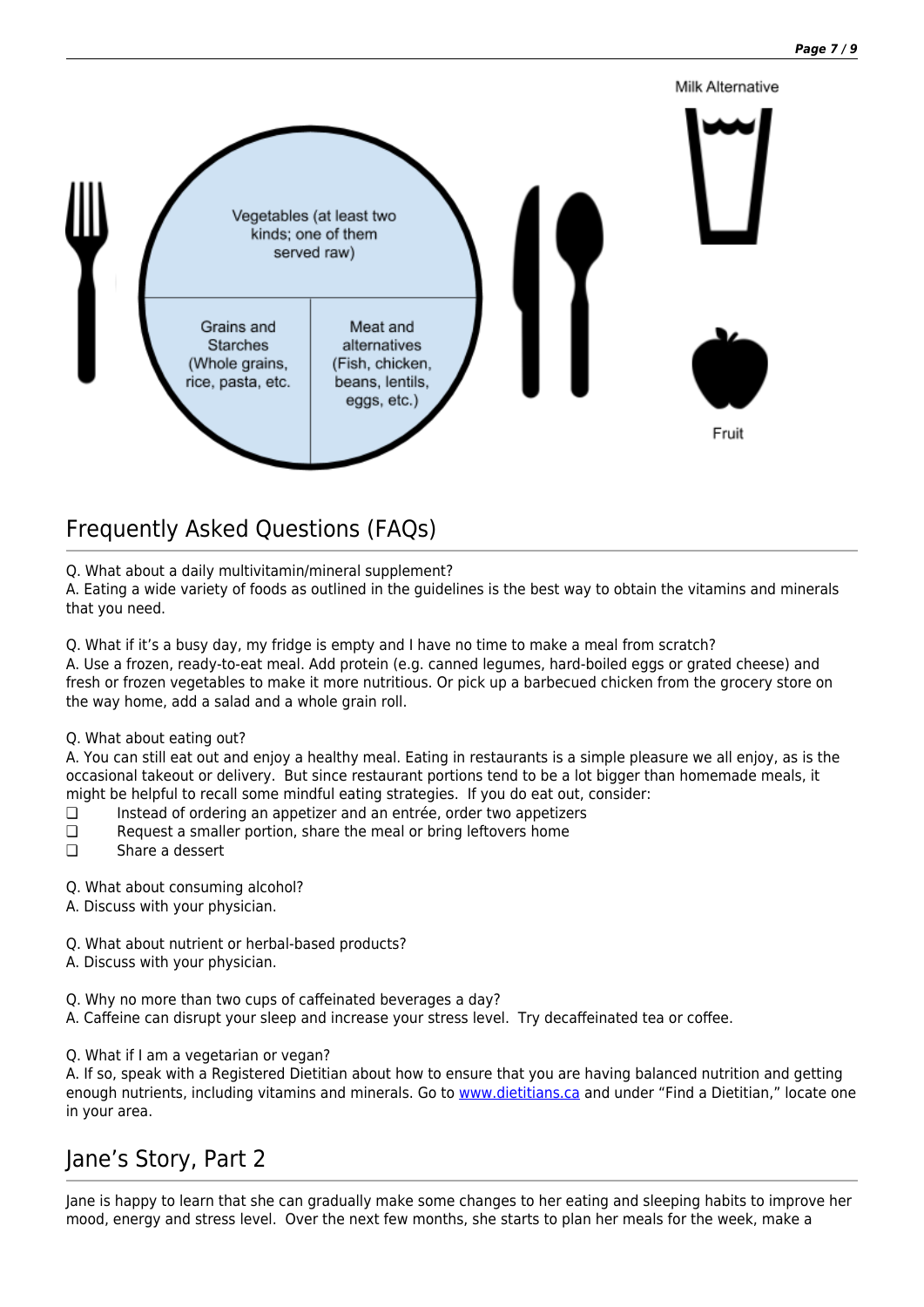grocery list and then shop once or twice a week. She now brings lunch and snacks, prepared at home, to school. She buys a slow cooker so that at the end of the day she can come home to a warm meal.

### Summary

It's not easy to "eat healthy" in today's society. You can be proud of yourself for thinking about making changes. Any changes that you make, even if they are gradual, will set you on the path to a lifetime of wellness.

### Helpful Resources

Canada's Physical Activity Guide - National Physical Activity Plan. [www.physicalactivityplan.org/resources/CPAG.pdf](http://www.physicalactivityplan.org/resources/CPAG.pdf)

Coalition of Community Health and Resource Centres of Ottawa. Check with your local health unit for free services and programs such as cooking classes. [www.coalitionottawa.ca](http://www.coalitionottawa.ca/).

Eat Right Ontario | 1-877-510-5102 [www.eatrightontario.ca](http://www.eatrightontario.ca/) 

### References

Dietitians of Canada Position Paper 2012, "Promoting Mental Health through Healthy Eating and Nutritional Care." <https://www.dietitians.ca/Downloads/Public/Nutrition-and-Mental-Health-complete-2012.aspx>

Dietitians of Canada. "The Mediterranean Diet: A Guide to Healthy Eating." Practice-based Evidence in Nutrition (PEN). Updated 2017-03-29.

Dietitians of Canada. "Eating Guidelines for Omega-3 Fats." Practice-based Evidence in Nutrition (PEN). Updated 2013-11-11.

Firth, J., Stubbs, B., Sarris, J., et al. "The effects of vitamin and mineral supplementation on symptoms of schizophrenia: a systematic review and meta-analysis." Psychological Medicine, Pages 1–13. Cambridge University Press. 2017. doi:10.1017/S003329171700022

Trasande L et al.: Food Additives and Child Health, Paediatrics, July 2018. <http://pediatrics.aappublications.org/content/early/2018/07/19/peds.2018-1408>

"Vitamin D and Calcium: Updated Dietary Reference Intakes." 3/20/2012. [http://www.hc-sc.gc.ca/fn](http://www.hc-sc.gc.ca/fn-an/nutrition/vitamin/vita-d-eng.php)[an/nutrition/vitamin/vita-d-eng.php](http://www.hc-sc.gc.ca/fn-an/nutrition/vitamin/vita-d-eng.php)

### About This Document

Written by Debbie Gomez, Registered Dietician, and Alexandra Birk-Urovitz, Medical Student, uOttawa, Class of 2019. Special thanks to Dr. Mark Norris, Paediatrician, CHEO; Casey Gray, Centre for Healthy Active Living, CHEO; Dr. Annick Buchholz, Centre for Healthy Active Living, CHEO; Maya Moser; Eva Schacherl for writing and editing.

### **Disclosures**

The authors of this document report no financial interest in, and/or affiliation with, a commercial organization that may have a direct or indirect connection to the content of this document.

# Disclaimer

Information in this pamphlet is offered 'as is' and is meant only to provide general information that supplements, but does not replace, the information from your health provider. Always contact a qualified health professional for further information in your specific situation or circumstance.